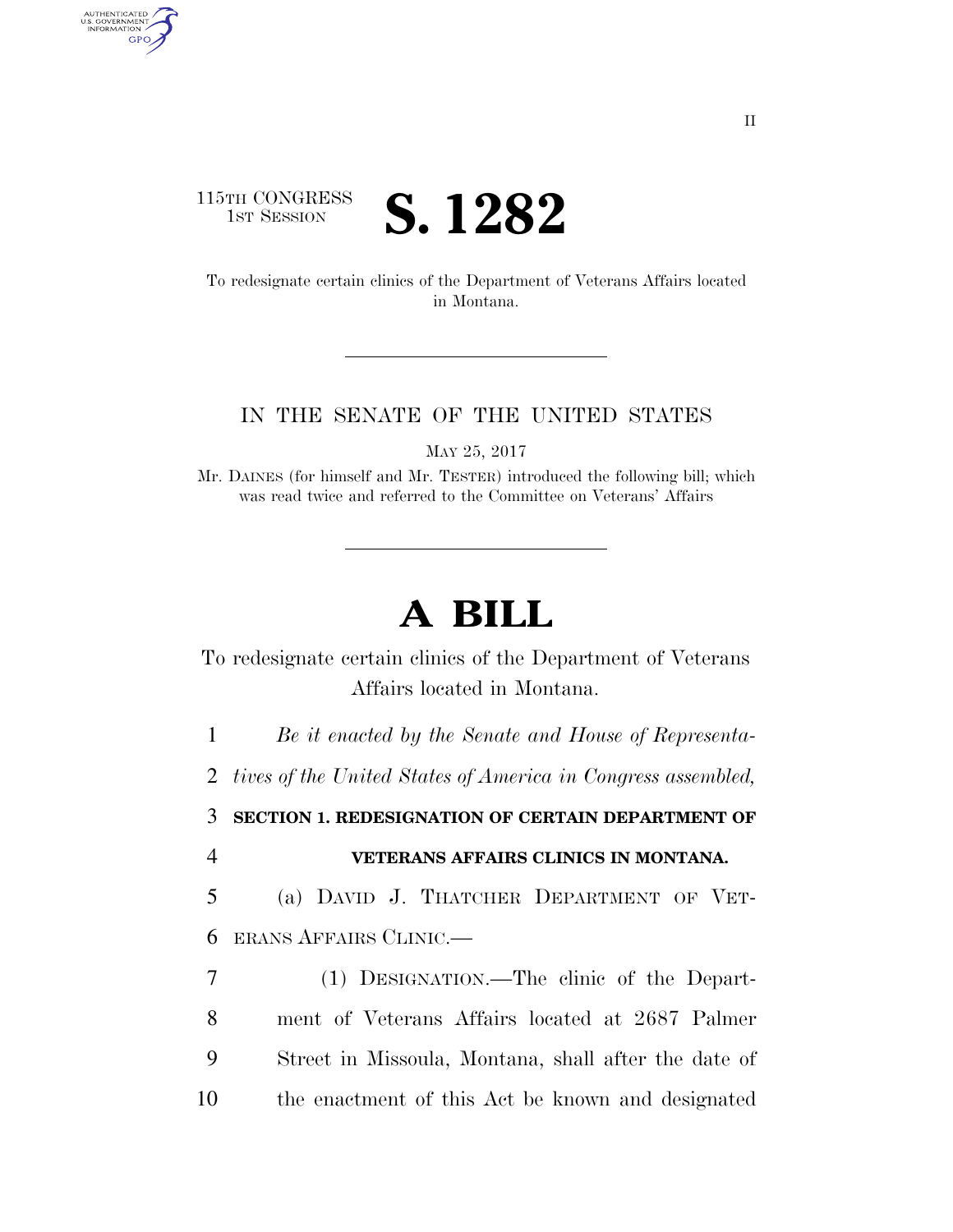as the ''David J. Thatcher Department of Veterans Affairs Clinic''.

 (2) REFERENCES.—Any reference in any law, regulation, map, document, paper, or other record of the United States to the clinic referred to in para- graph (1) shall be considered to be a reference to the David J. Thatcher Department of Veterans Af-fairs Clinic.

 (b) DR. JOSEPH MEDICINE CROW DEPARTMENT OF VETERANS AFFAIRS CLINIC.—

 (1) DESIGNATION.—The clinic of the Depart- ment of Veterans Affairs located at 1775 Spring Creek Lane in Billings, Montana, shall after the date of the enactment of this Act be known and des- ignated as the ''Dr. Joseph Medicine Crow Depart-ment of Veterans Affairs Clinic''.

 (2) REFERENCES.—Any reference in any law, regulation, map, document, paper, or other record of the United States to the clinic referred to in para- graph (1) shall be considered to be a reference to the Dr. Joseph Medicine Crow Department of Vet-erans Affairs Clinic.

23 (3) PUBLIC DISPLAY OF NAME.—

24 (A) IN GENERAL.—Any local public display of the name of the clinic referred to in para-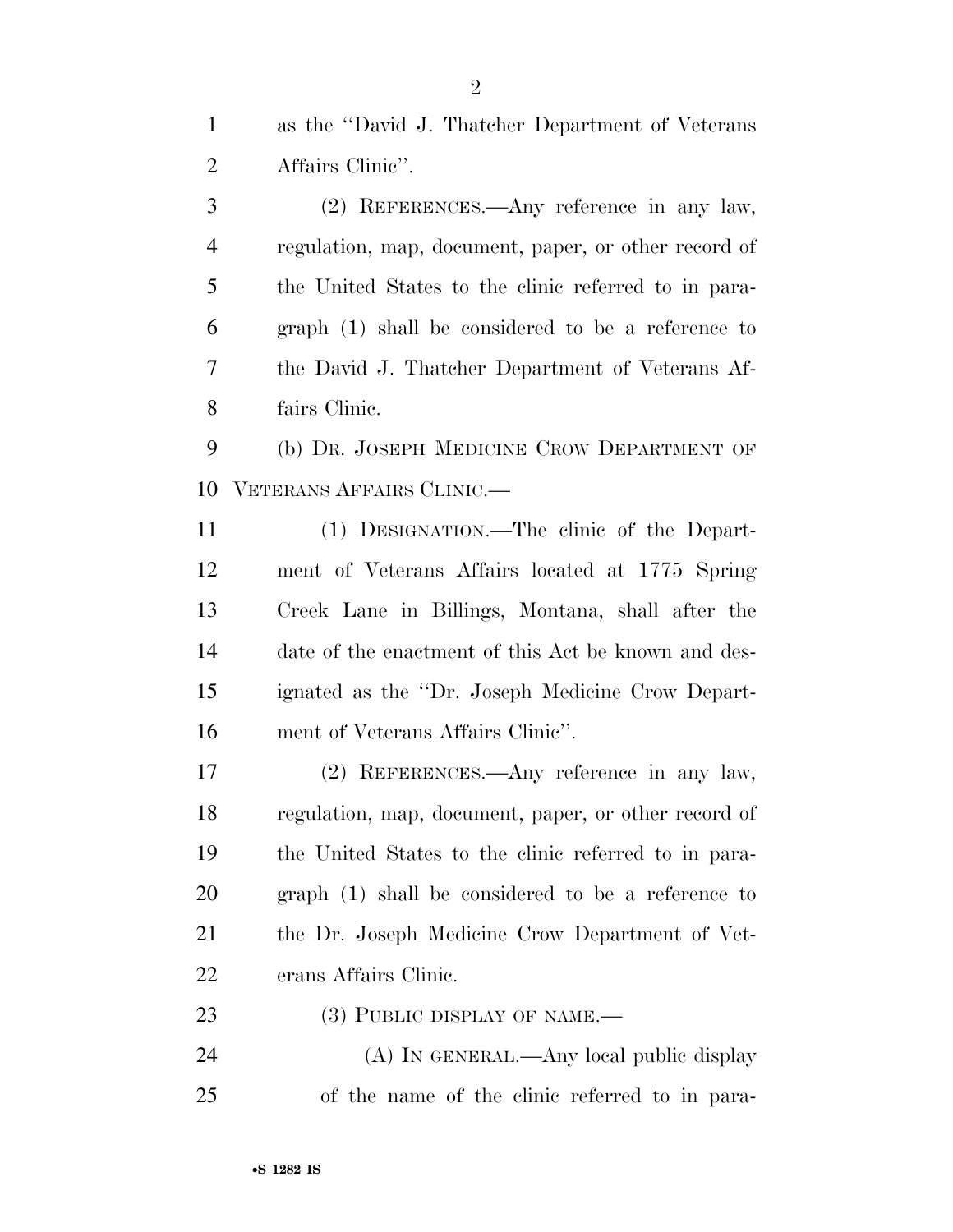| $\mathbf{1}$   | graph (1) carried out by the United States or        |
|----------------|------------------------------------------------------|
| $\overline{2}$ | through the use of Federal funds shall include       |
| 3              | the English name, Dr. Joseph Medicine Crow,          |
| $\overline{4}$ | and the Crow name, Dakaak Baako, of Dr. Jo-          |
| 5              | seph Medicine Crow.                                  |
| 6              | (B) LOCAL DISPLAY.—For purposes of                   |
| 7              | subparagraph $(A)$ , a local public display of the   |
| 8              | name of the clinic referred to in paragraph (1)      |
| 9              | includes a display inside the clinic, on the cam-    |
| 10             | pus of the clinic, and in the community sur-         |
| 11             | rounding the clinic, such as signs directing indi-   |
| 12             | viduals to the clinic.                               |
| 13             | (c) BENJAMIN CHARLES STEELE DEPARTMENT OF            |
| 14             | VETERANS AFFAIRS CLINIC.—                            |
| 15             | (1) DESIGNATION.—The clinic of the Depart-           |
| 16             | ment of Veterans Affairs located at 1766 Majestic    |
| 17             | Lane in Billings, Montana, shall after the date of   |
| 18             | the enactment of this Act be known and designated    |
| 19             | as the "Benjamin Charles Steele Department of Vet-   |
| 20             | erans Affairs Clinic".                               |
| 21             | (2) REFERENCES.—Any reference in any law,            |
| 22             | regulation, map, document, paper, or other record of |
| 23             | the United States to the clinic referred to in para- |
| 24             | $graph(1)$ shall be considered to be a reference to  |